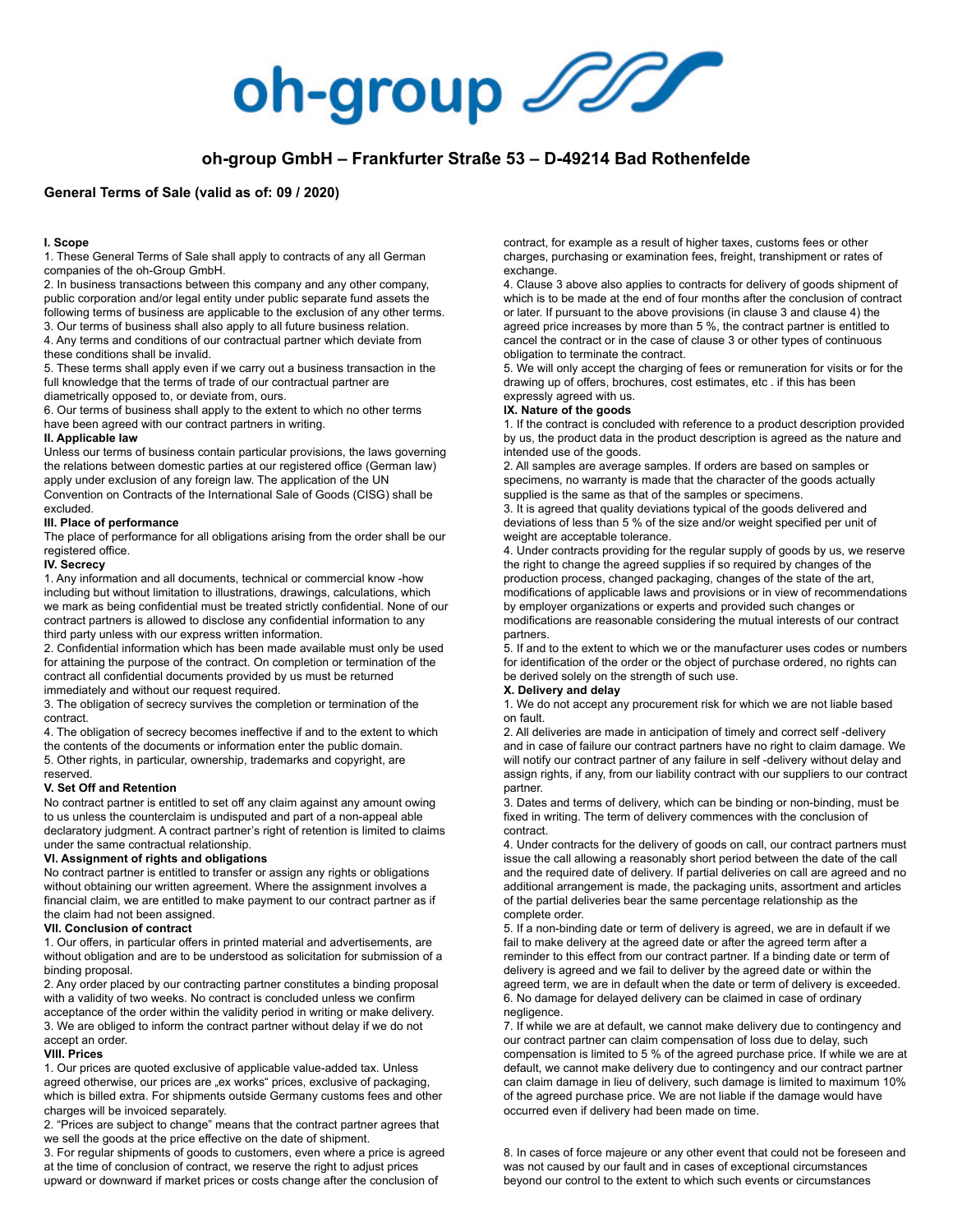prevent us from delivering the goods at the agreed date or within the agreed term, the date or term of delivery shall be extended by the duration of such event or circumstance preventing the performance of the contract.

9. If the causes in clause 8 above prevent the performance of the contract for a period of more than four months, we and our contract partner are entitled to cancel the contract or any part of it. Other rights of cancellation of our contract partner shall remain unaffected.

10. We are entitled to make partial deliveries of goods to the extent to which this can reasonably be expected to be acceptable to our contract partner and any such partial delivery is regarded as partial fulfilment of the contract. 11. All goods are shipped and any activity incidental to such shipment are undertaken in the name and risk of the ordering party, even if we pay the transport charges. Our contract partner must provide all necessary insurances.

#### **XI. Payment**

1. The purchase price and the prices of incidental activities are payable directly to this company on delivery of the goods and submission or transmission of the invoice; all payments must be made without deduction of postage or charges of any kind. No discount is granted unless expressly agreed separately and our contract partner makes payment of the respective amount within a fortnight of the due date. The immediate maturity of any amount due is not affected if a discount is agreed. In case of partial delivery, the price of the goods making up the partial delivery for which an invoice is made out, becomes due and payable to this company directly on delivery of the goods and submission or transmission of the invoice.

2. We are not obliged to make advances. Goods are delivered against advance payment, cash payment or cash on delivery, in particular, to buyers who have not submitted references and who are unknown to us, or to contract partners delaying payment.

3. Payment is considered to be effectively made when the amount has finally been credited to the account of this company.

4. Our contract partner defaults on payment at the latest if he fails to make payment within 8 days after the due date and receipt of the invoice or an equivalent list for payments. If the date at which the invoice or list for payment is delivered is insecure, the contract partner defaults latest 14 days after the due date and receipt of the goods.

5. In case of major violation of contract, e.g., if agreed partial payments are delayed in two consecutive cases, we are entitled to demand immediate payment of all other outstanding amounts irrespective of any agreed credit period, including interest accrued, notwithstanding our acceptance of checks or bills of exchange. The above provision does not apply if the delay or major violation of contract is not the fault of our contract partner.

6. If there is substantial reason to assume that our contract partner will not honor his payment obligations because of lacking creditworthiness, especially if our contract partner starts selling his stocks for the purpose of liquidation, if he ceases payment or requests his creditors for a respite of payment or extrajudicial proceedings are instituted into his assets with the aim of debt settlement pursuant to § 305 I 1 InsO (German bankruptcy law) or he pleads insolvency, we are also entitled to demand immediate payment of all outstanding amounts unless our contract partner provides security within a reasonable period of time allowed by us.

7. In any of the cases in clause 6 above we are also entitled to withdraw from the contract.

8. If our contract partner does not make payment designation, we can in our discretion set of f payments received against any outstanding claim or accessory claim which we have on our contract partner.

#### **XII. Delay of acceptance**

1. If our contract partner delays acceptance of the goods and we claim damage, the rate of such damage is 15 % of the purchase price. The amount of damage shall be increased or decreased if we are able to prove that the damage is higher or our contract partner can prove that it is lower.

2. If deliveries or partial deliveries are agreed on call without a definite period for performance and our contract partner fails to issue a call for agreed deliveries or partial deliveries within a commercially reasonable call-off period, we can require that the goods are called. If our contract partner fails to comply with our request within a reasonable period allowed by us, we are entitled to terminate the contract and claim damages.

#### **XIII. Treatment of goods, advertising and labelling of goods**

1. From the time of delivery of the goods, our contract partner is responsible for compliance with all provisions, regulations, requirements and recommendations by laws, government agencies or the official veterinary regarding the proper treatment, in particular, cooling of the goods during loading and unloading, in transit, storage, sorting or packaging as well as during export or import.

2. Our contract partner shall make public statements concerning our products and their characteristics, in particular, in advertisements or as part of the labeling of our products, only in accordance with product information supplied by us and only in reasonable manner.

3. Our contract partner is responsible that products on sale are designated correctly if the designation is different according to local or trade habit. **XIV. Retention of title** 

1. We retain title in the goods delivered by us until full payment of all amounts due to us under the respective purchase contract has been made. Title is also retained until payment has been made of all claims, including future claims for whatever cause under the business relationship with our contract partner, which are in temporal or factual connection with the delivery of the goods the title to which is retained.

2. On our contract partner's request we are obliged to waive the retention of title if our contract partner has fulfilled all claims in connection with the goods sold and the fulfilment cannot be contested and reasonable security exists for all other claims in the normal course of business.

3. The contract party is obliged to treat and keep safe all delivered goods with the diligence of a prudent merchant. He shall insure the goods at his own cost if this is part of the due diligence.

4. The contract partner is entitled to process the goods, combine or mingle them with other objects and/or sell them in the ordinary course of business; the contract partner is not entitled to pledge such goods or put them in escrow. Any processing of the goods by our contract partner is for our benefit. We become the owner of the object. If the goods are combined or mingled with other objects that are not our property, we become co-owner of the new object prorated the respective value of the combined or mingled goods at the time of their combination or mingling. The retention of title also extends to the parts or partial quantities of the delivered goods set apart from them. 5. Our contract partner agrees *ex ante* to assign to us, and we accept the assignment of, any claim against third parties from the sale of delivered or processed goods, including contingent and future claims. This also applies to claims from or in connection with the sale of such delivered or processed goods, which our contract partner has under applicable laws. If the goods are sold after combination or mingling with objects that are not our property, the *ex ante* assignment to us shall be for an amount equal to the ratio the value of the delivered goods bears to the sales value of the objects made there from. In the event of the destruction or damage of the goods delivered or the objects made from the goods delivered, our contract partner agrees *ex ante* to assign to us any claims under insurance contracts relating to the goods and we accept such assignment. In the event of destruction or damage of the new objects this relation is for an amount equal to the ratio the value of the goods delivered by us bears to the sales value of the objects made there from. In the event that the goods delivered and title to which is retained are sold without or after processing with other objects that are not our property, our contract partner agrees to assign to us any claims from the sale only for an amount equal to the ratio the value of the goods delivered by us bears to the sales value of the total quantity. If an open account is agreed, the assignment *ex ante* relates to the balance at the time of closing the account instead of to each individual claim.

6. The permission to sell in the ordinary course of business is only given to the extent to which we become the owner of the claim for compensation from such sale. Our contract partner is not permitted to enter into an arrangement with a third party, which restricts his right of assigning claims acquired through the sale. If requested by us, our contract partner must inform us without delay of the names of all parties liable for the assigned claims and submit to us all documents and other information necessary to enforce the claims and inform the liable party of the assignment. We shall also be entitled to inform the liable parties of the assignment of the claims.

7. Our contract partner is entitled on our behalf to collect the claims assigned to us.

8. We can withdraw the permission to process, transform, combine, mingle, mix, sell and collect claims, in particular for the reason of lacking creditworthiness pursuant to clause XI.6.

9. If the value of the securities provided in our favour exceeds the value of our outstanding debts by more than 20%, we are obliged - on the customer's request - to release on securities of our choice in a corresponding value. 10. Our contract partner is not entitled to dispose of the goods title to which is retained except in the manner set forth in the preceding clauses XIV.1.–9. 11. Any pledging or other intervention by any third party in the goods title to which is retained shall be communicated by our contract partner to us without delay in writing. If our intervention against an attempted pledge by a third party was successful whereas the attempt to collect the cost from such third party by seizure by way of execution fails, our contract partner is obliged to reimburse the cost to us.

# **XV. Defects**

1. Claims of our contract partner from defects in newly made products become time barred one year after the passing of risk. This provision does not extent to the time bar of the company's rights of recourse pursuant to § 479 clause 1 BGB (German civil code). Claims of our contract partner from defects of products not made new are excluded. In case of fraudulent non-disclosure of any defect or the acceptance of quality warranty, any other claims are not affected. The liability for physical injury, including death, or damage to health due to gross negligence or premeditated violation of any obligation or infringement of any essential provision of the contract or of any cardinal duty pursuant to section XVI, is also not affected by the above provisions. 2. Any overt or ascertainable defect must be communicated to us in writing without delay after delivery, or not later than within 24 hours, otherwise the